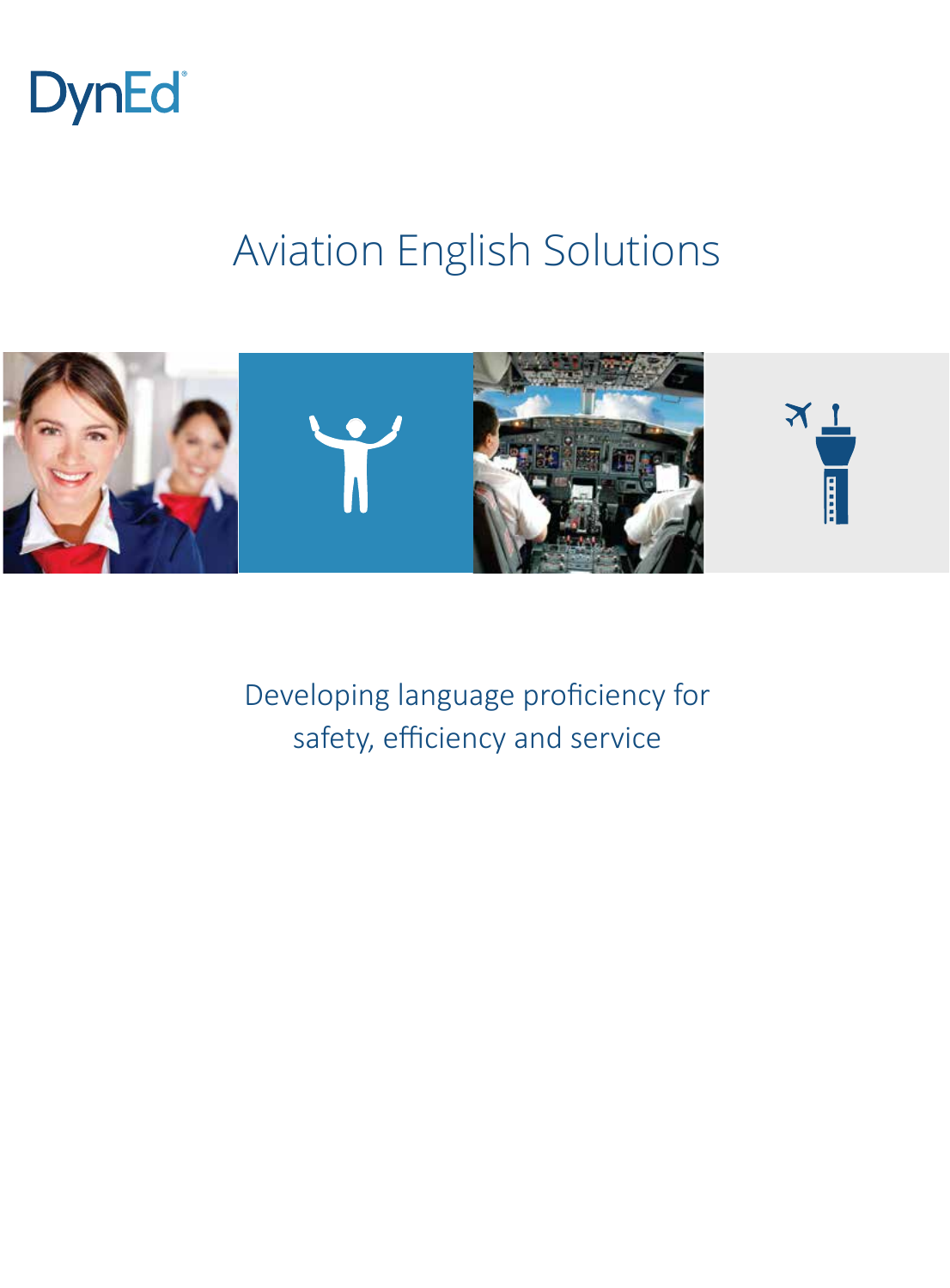# **DynEd**

## **Complete solutions for all your Aviation English needs**

Expertly designed by Aviation and English language professionals to develop language automaticity where your personnel need it most.

DynEd's complete training solution reduces the time needed by pilots, air traffic controllers, cabin crew, ab-initio trainees and other aviation personnel to improve their English level to ICAO and in-company standards, regardless of their native language.



Aviation profession-specific courseware produced in collaboration with industry and English language experts



Award-winning, General English courseware to support the parallel development of the universal language skills required in all communication contexts



Testing tools to benchmark progress against ICAO and in-company English proficiency standards



Customized training solutions with distance-based and classroom support options



DynEd's Train-the-Trainer courses and on-demand academic consultation and IT support



A skills-based learning platform—more than just an LMS and unique to DynEd—that provides detailed quantitative and qualitative learner management, tracking and automated tutoring of students in their self-study mode

#### Do you know what ineffective English training costs your organization?

Poor English skills can have a direct effect on operational costs and customer satisfaction. Communication difficulties in the air and during turnaround can result in unnecessary delays and higher fuel expenditures. If cabin crew cannot provide the same quality of in-flight service or 'go the extra mile' for a passenger when speaking English, opportunities are lost in deliverying fully satisfied customers to their destination.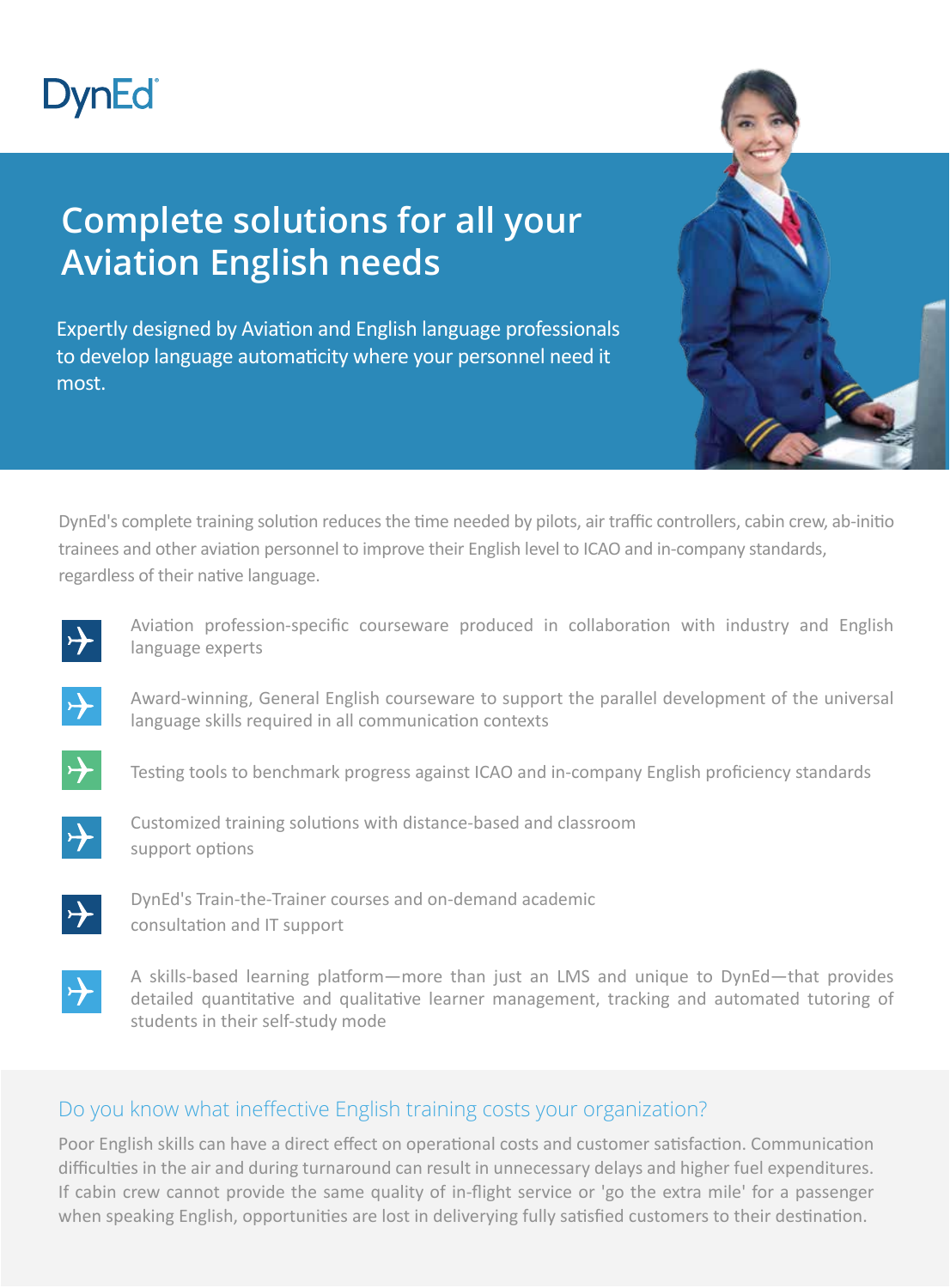### **Real fluency as a result of language automaticity**

Our interactive courseware and study methods help learners develop real communication skills.



Intense, individual practice measurably improves students' fluency and pronunciation. The 'automaticity' of language production gained by users enables communication even in high-pressure situations.

When brain and muscle memory are trained together to listen and speak without the need to 'think it through', effective communication can be maintained in high-workload situations, protecting the safety envelope and assuring operational and service standards.

Training with DynEd helps you ensure your personnel possess ICAO and in-company standards for English proficiency that:



Allows **Pilots** and **ATCOs** to ensure effective RTF communications for pilots and ATCOs



Allows **Cabin Crew** and **Ground Staff**  to enhance customer service and ensure passenger safety



Enables **MRO personnel** to work efficiently and accurately with documentation in English



Allows **ab initio** and **ATCO Trainees** to ensure on time and within-budget completion of training schedules, in-country or overseas



Anytime, anywhere, individualized study solutions with or without Internet